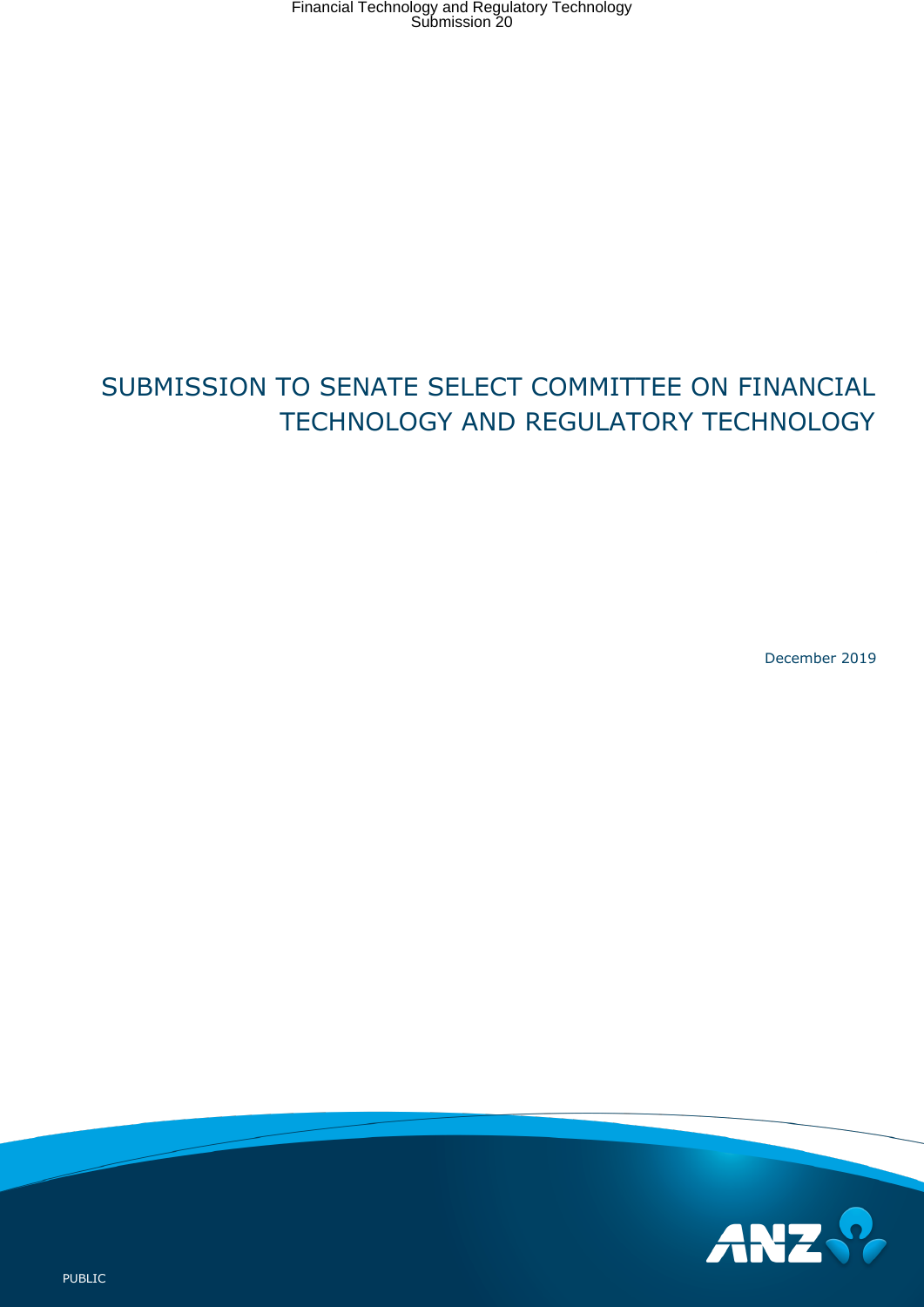## Introduction

- 1. ANZ thanks the Senate Select Committee on Financial Technology and Regulatory Technology (**Committee**) for the opportunity to comment on the promotion of effective and sustainable growth in financial technology (**fintech**). Ensuring that Australia has the appropriate policies in place for fintech and other arenas of innovation is important to our financial sector and we welcome the Committee's focus on this policy topic.
- 2. There have been some important policy initiatives in recent years to support fintech and innovation generally. The consumer data right, initially to be applied to banking and then other sectors, offers the chance for new services to consumers. Both the Australian Securities and Investments Commission (**ASIC**) and the Australian Prudential Regulation Authority (**APRA**) have taken steps to foster innovation through ASIC's sandbox and APRA's restricted ADI licensing regime.
- 3. Fintech sits within a broader economic context as well. We note the Government's *Australia 2030 Prosperity through Innovation* report from 2017 and its recommendations for encouraging innovation through the Australian economy. Its recommendations, including for greater access to public sector data, could be considered by the Committee within the context of fintech encouragement.

## Our support for fintech

- 4. ANZ is a strong supporter of, and investor in, fintech. While fintech is important to many aspects of what we do, ANZi is our dedicated innovation and investments function. It has three groups that focus on different ways of supporting fintech innovation.
	- Our **New Business Labs** builds, incubates, tests, validates and launches new companies in line with our strategic priorities, such as home ownership and small business;
	- The ANZi **Partnerships** function builds relationships, collaborations and growth opportunities for NBL and Ventures portfolio companies; and
	- **ANZi Ventures** makes early-stage and growth (Series A to C) investments in strategically aligned fintech start-ups globally.
- 5. Investments made through ANZi focus on four key areas: homeownership, trade and capital flows, small and medium businesses and open data. To date, we have made investments in the following entities: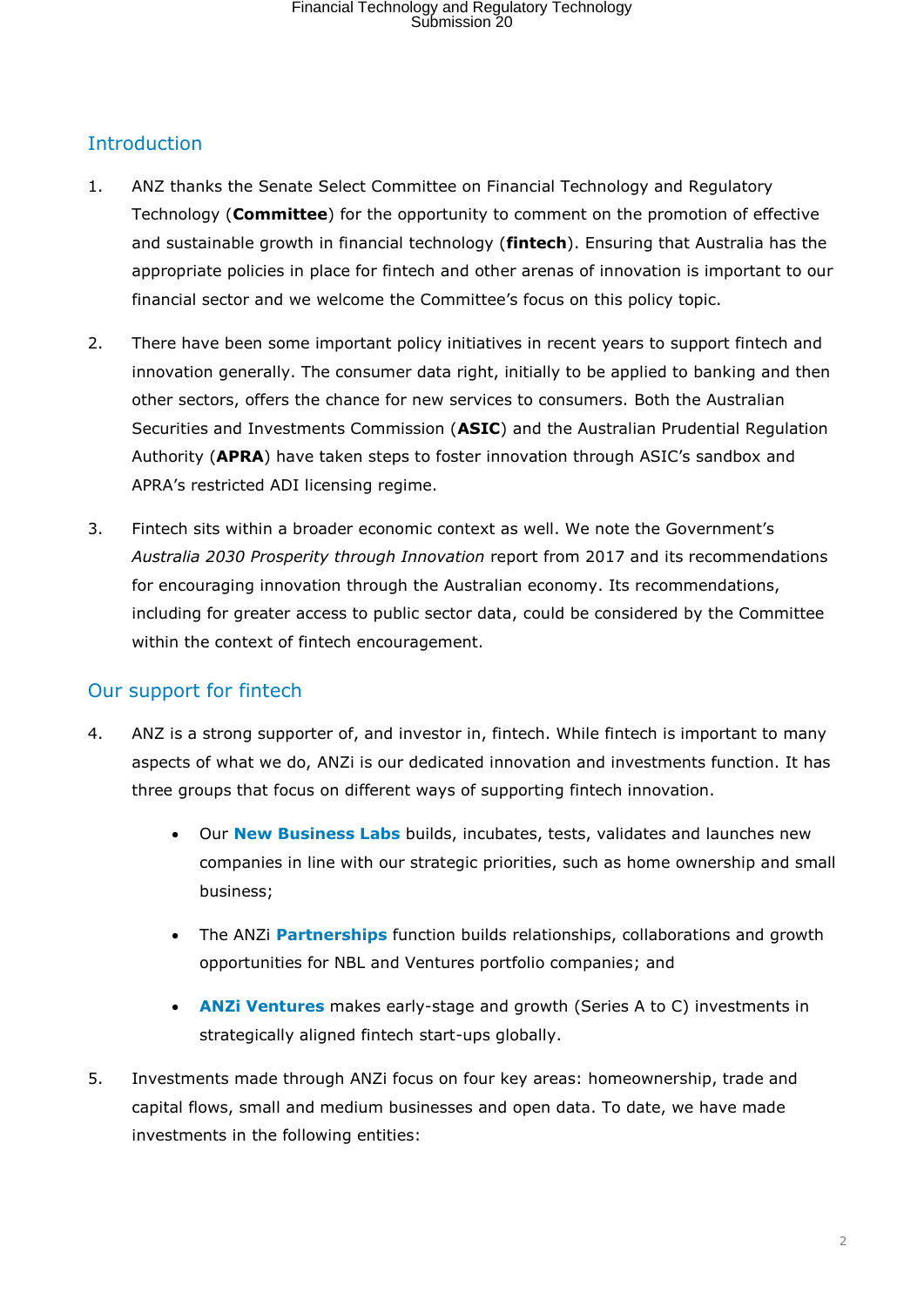

6. As context for the Committee, we note that investments and technological innovation of ADIs, including ANZ, are subject to APRA regulation, including 3PS 222 on intra-group transactions and exposures. This means that fintech innovation through banks occurs not only through the prism of the conduct regulation of the ASIC but also the prudentially focused regulation of APRA. Much of the focus to date with fintech and regulation has been on ASIC's licensing and conduct rules (eg ASIC's regulatory sandbox). As the Committee considers the regulatory framework in which fintech investment and development occurs, we would ask it to consider APRA's and other spheres of regulation, particularly as they apply to established banks and financial services entities. These entities are well placed to fund fintech innovation and the regulatory framework in which this occurs is an important consideration.

### Suggestion for Committee

- 7. At this stage, we have one main suggestion for the Committee on how to promote fintech within Australia. We look forward to engaging with the Committee further as it develops its ideas for supporting fintech.
- 8. Our suggestion concerns the consumer data right (**CDR**) and the ease with which entities can access CDR data (with the consumer consent). It is something that the Committee may like to explore with the Australian Competition and Consumer Commission (**ACCC**). The CDR regime is a strong and robust mechanism for consumers to realise the benefits of open data through the economy. ANZ supports the regime and has been working to make CDR data available in line with the Government's requirements.
- 9. At present, there is only one level of accreditation to receive data under the CDR. This tier is 'unrestricted'. An 'accredited person' holding an unrestricted accreditation can receive all CDR data that is available under the CDR as it applies to banking (with the consumer's consent). To help lower barriers to entry and foster innovation across the economy, additional tiers of accreditation could be introduced. These additional, lower, tiers could allow accredited persons to receive different types of CDR data or insights based on that data. These lower tiers could impose fewer requirements on an accredited person because the risk of the data would be lower.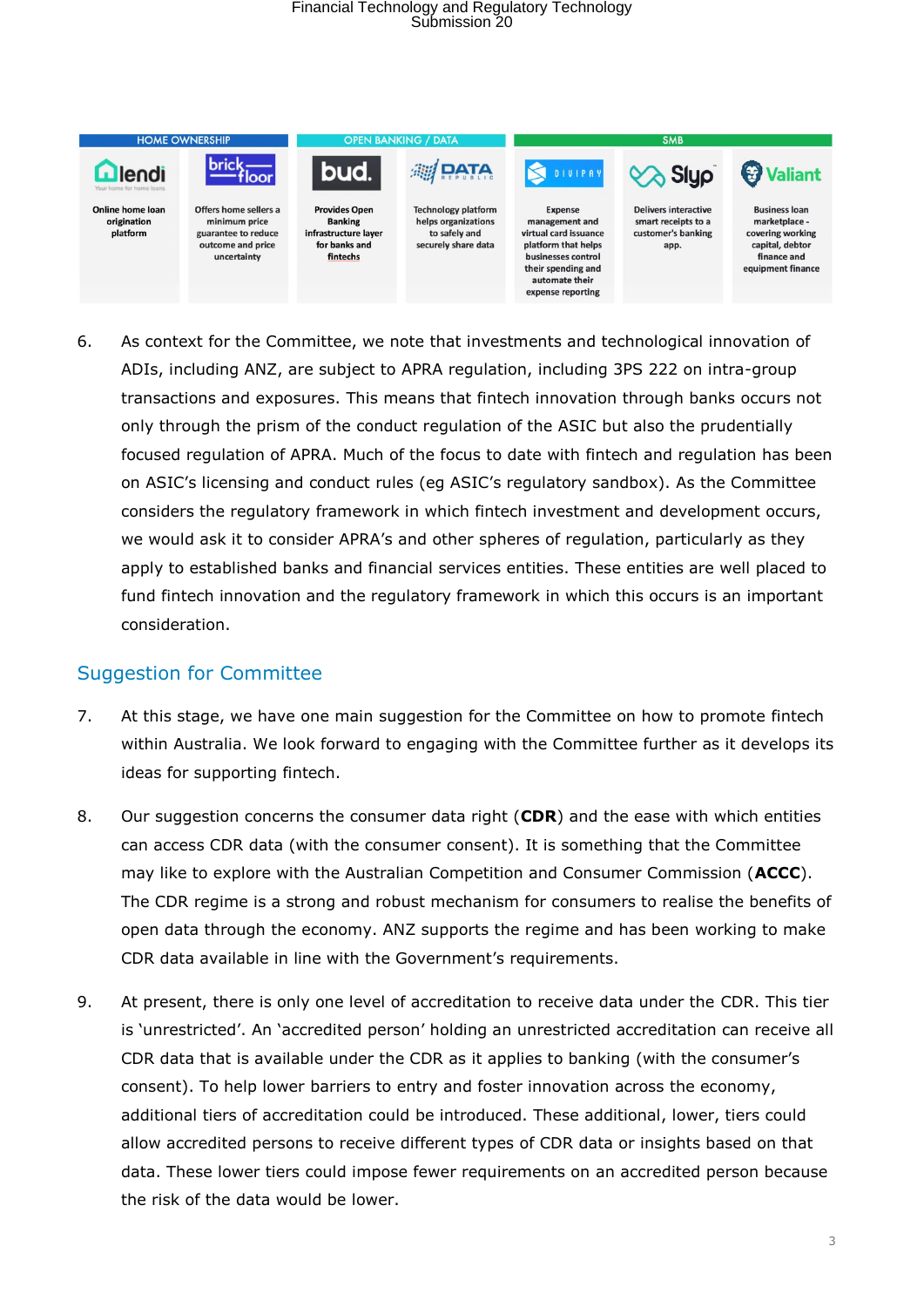#### **Background**

- 10. The CDR regime involves 'data holders' making designated data ('CDR data') available for exposure to 'accredited persons' when consumers request this. Initially, the data holders will be ADIs and the designated data will be banking data. The Government has indicated that the next sectors to which the CDR will be applied are energy and telecommunications.
- 11. Any entity can be an 'accredited person'. Under the *Competition and Consumer Act 2010* (Cth), the 'Data Recipient Accreditor' may accredit a person if they are satisfied that they meet the criteria for accreditation. These criteria will be primarily set down in the *Competition and Consumer (Consumer Data Right) Rules* (**CDR Rules**) (which are still under development). The CDR Rules are promulgated by the ACCC.
- 12. The current draft CDR Rules are focused on the application of the CDR to banking. They contemplate a single level of accreditation termed 'unrestricted'. Unrestricted accredited persons can receive all banking data that is available under the CDR (subject to having customer consent). The corollary of having the ability to receive all banking data is that accredited persons with an unrestricted level of accreditation must adhere to a significant set of understandable requirements to keep data secure (see schedules 1 and 2 of the CDR Rules).
- 13. To encourage more entities to participate in the CDR framework, and as the CDR is applied to sectors with less sensitive information, consideration could be given to whether additional, lower, levels of accreditation could be introduced. These lower levels of accreditation could involve fewer security requirements of accredited persons. They would entitle these accredited persons to (a) receive less sensitive information and/or (b) to access sensitive information securely.

#### **Less sensitive information**

- 14. Less sensitive information could be information that carries fewer risks for consumers if a third party were to gain unauthorised access to the information (or use it in an unauthorised manner). While all banking data is very sensitive, other industries could involve data of lesser sensitivity. As the CDR is applied to other industries, lower levels of accreditation could be introduced. These lower levels would allow the accredited person to access less sensitive information only.
- 15. Of course, those accredited persons with an 'unrestricted' level of accredited should be able to access all data (subject to consumer consent). That is, once an entity is accredited to an 'unrestricted' level, for example, they should be then accredited to receive all data.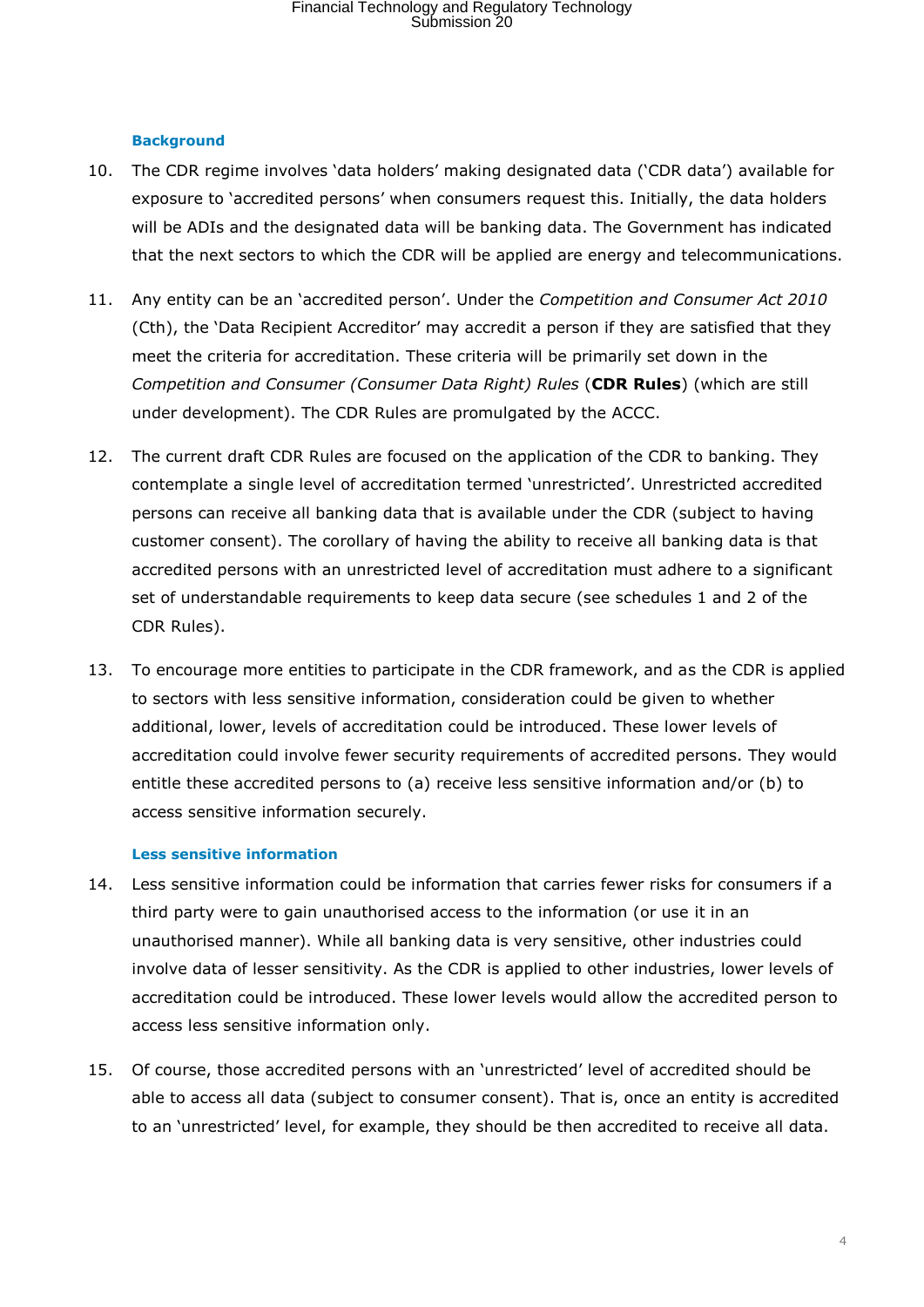#### **Access sensitive information more securely**

- 16. The primary reason that there are such strong security requirements on accredited persons is that under the CDR these persons receive a copy of the CDR data from data holders and then hold the CDR data subject to the terms of the customer's consent. This exposes the CDR data to access and misuse risk while it is in their hands.
- 17. Another way to allow accredited persons to provide services based on the CDR data is to establish a mechanism whereby a data holder or an accredited person with unrestricted accreditation hosts the CDR data but then allows other accredited persons to provide a 'service' based on the CDR data. The data host would be responsible for keeping the data secure while the other accredited person would only be responsible for providing the service based on the data.
- 18. For example, a fintech offering a personal financial management app could engage with customers, seek their consent to access the customer's CDR data and then send a request to the data host to run the app's service based on the data held by the data host. The data host would then call up the customer's data, run the service and then send the results back through to the app for the customer's use. Because the fintech has never held the data, they may not need as high a level of accreditation as an entity that does.

#### **Benefits of this approach**

- 19. The benefit of having multiple levels of accredited is that the level of regulation is calibrated to the level of risk. Where entities are posing less risk to customers, then they would be subject to lower levels of regulation. This would decrease barriers to entry to markets that use CDR data. Fintech could be a strong beneficiary of this approach.
- 20. This model of regulation could be easily established by the ACCC under its current CDR rule making power. As energy and telecommunications are scheduled to be the next industries to which the CDR is applied, the Committee and the ACCC could explore what levels of accreditation are most appropriate for information of varying levels of sensitivity.
- 21. Further, work could be done on what is needed to allow accredited persons with lower levels of accreditation to access sensitive CDR data held by others. For example, what outputs are allowed with lower levels of accreditation (presumably there would be outputs that are just as sensitive as the data itself).